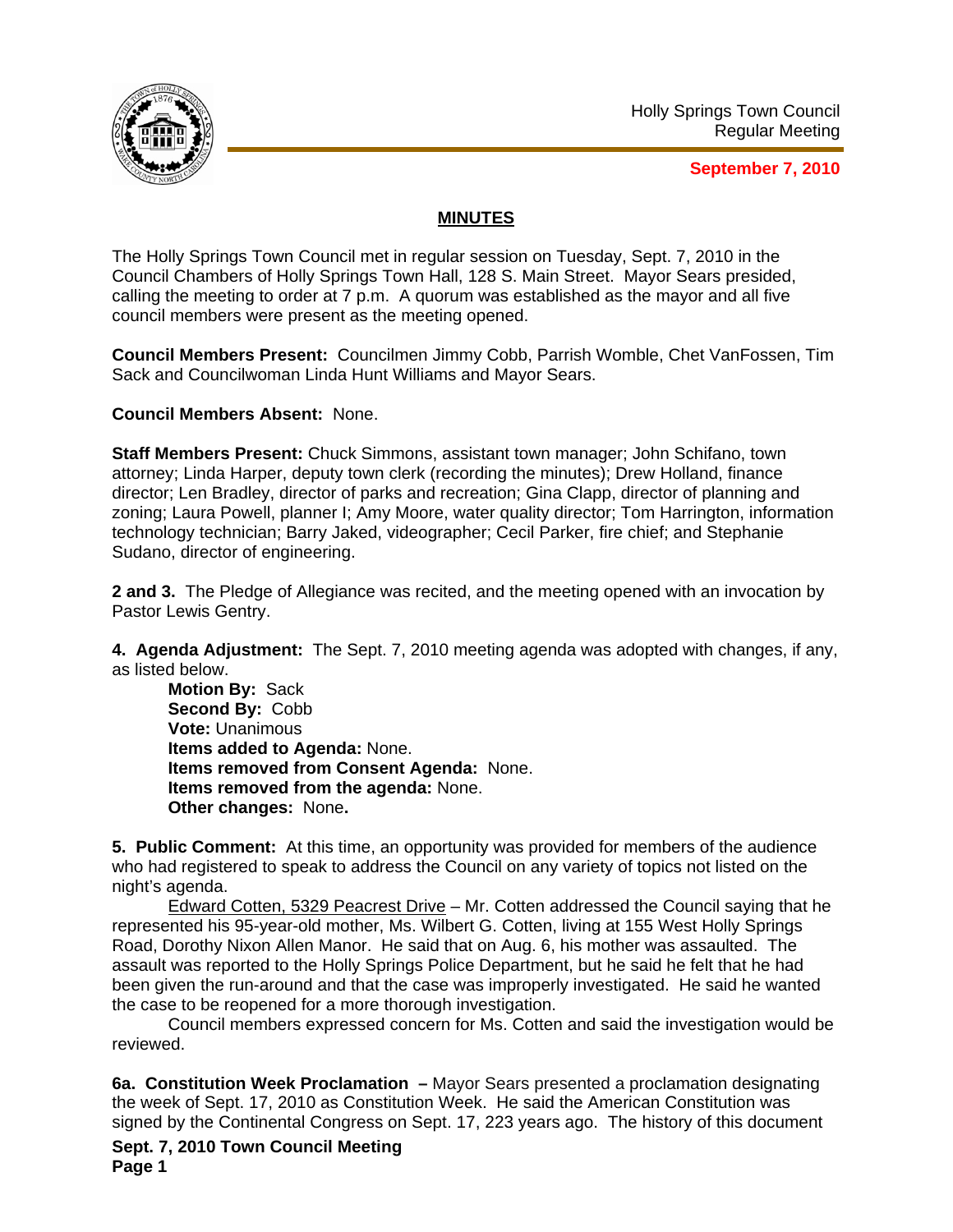and the spirit of those who framed it are kept alive by the Daughters of the American Revolution, which has members who reside in Holly Springs.

**Action:** None.

**7a. Public Hearing: Fire Truck Piggyback Bid -** Mr. Schifano said that Wake County in April 2010 underwent a competitive bidding process for new fire trucks. He said the process was rather extensive and open to all manufacturers of fire trucks. Several vendors responded, and the lowest responsible responsive bidder was Pierce Manufacturing of Appleton, WI.

 Mr. Schifano said North Carolina bidding laws allow the Town to take advantage of the work done by Wake County by "piggybacking" off the Wake bid, so long as 1) the company is willing to honor terms as favorable as the Wake County bid; 2) we advertise the bid; 3) we hold a public hearing on the matter; and 4) the town council determines that this process is in the best interest of the town.

Chief Parker gave a brief description of the bidding process for purchasing fire trucks. He said the town has purchased three trucks from Pierce Manufacturing in the past.

There was a brief discussion of which fire trucks would be eliminated.

With that explanation completed, Mayor Sears opened the public hearing to accept input. The following comments were recorded: None.

There being no comments, the public hearing was closed.

 **Action:** The Council approved a motion to award the bid to Pierce Manufacturing, Inc. of Appleton, WI for the purchase of a 2010 pumper fire truck.

**Motion by:** Sack **Second by:** VanFossen **Vote:** Unanimous.

**8. Consent Agenda:** The Council approved a motion to approve all items on the Consent Agenda. The motion carried following a motion by Councilman Sack a second by Councilman Womble and a unanimous vote. The following actions were affected:

8a. Minutes – The Council approved minutes of the Council's regular meeting held Aug. 3, 2010.

8b. Resolution 10-25 – The Council adopted Resolution 10-25 directing the town clerk to investigate the sufficiency of annexation petition A10-05 and setting a public hearing on the question of annexation for Tuesday, Sept. 21, 2010.*A copy of Resolution 10-25 is incorporated into these minutes as an addendum page.* 

8c. Budget Amendment, \$3,300 – The Council adopted an amendment to FY 2010-11 budget in the amount of \$3,300 to receive insurance and sales proceeds from the sale of a damaged truck.*A copy of the budget amendment is incorporated into these minutes as an addendum page.* 

8d. Budget Amendment, \$4,890 – The Council adopted an amendment to FY 2010-11 budget in the amount of \$4,890 to receive insurance proceeds following lightning damage.*A copy of the budget amendment is incorporated into these minutes as an addendum page.*

8e. Novartis Reclaimed Water Use Agreement - The Council approved to enter a major user agreement with Novartis for use of the Town's reclaimed water system.

8f. Enforcement Response Plan - The Council approved amendments to the Enforcement Response Plan to remain compliant with evolving State and Federal regulations.

**9a. 03-PUD-01-A06, Twelve Oaks PUD Amendment** – Ms. Powell said a proposed amendment to the Twelve Oaks Planned Unit Development would add an additional townhome product that would be permitted in the MF-3 phase only of the subdivision (as shown on Sheet C-7.0 of the PUD package.) This townhome product would feature two- and three- family dwellings and detached garages accessed by a rear alley. The detached garage is why the applicants are requesting an amendment. To fit that on the lots, they need to create criteria for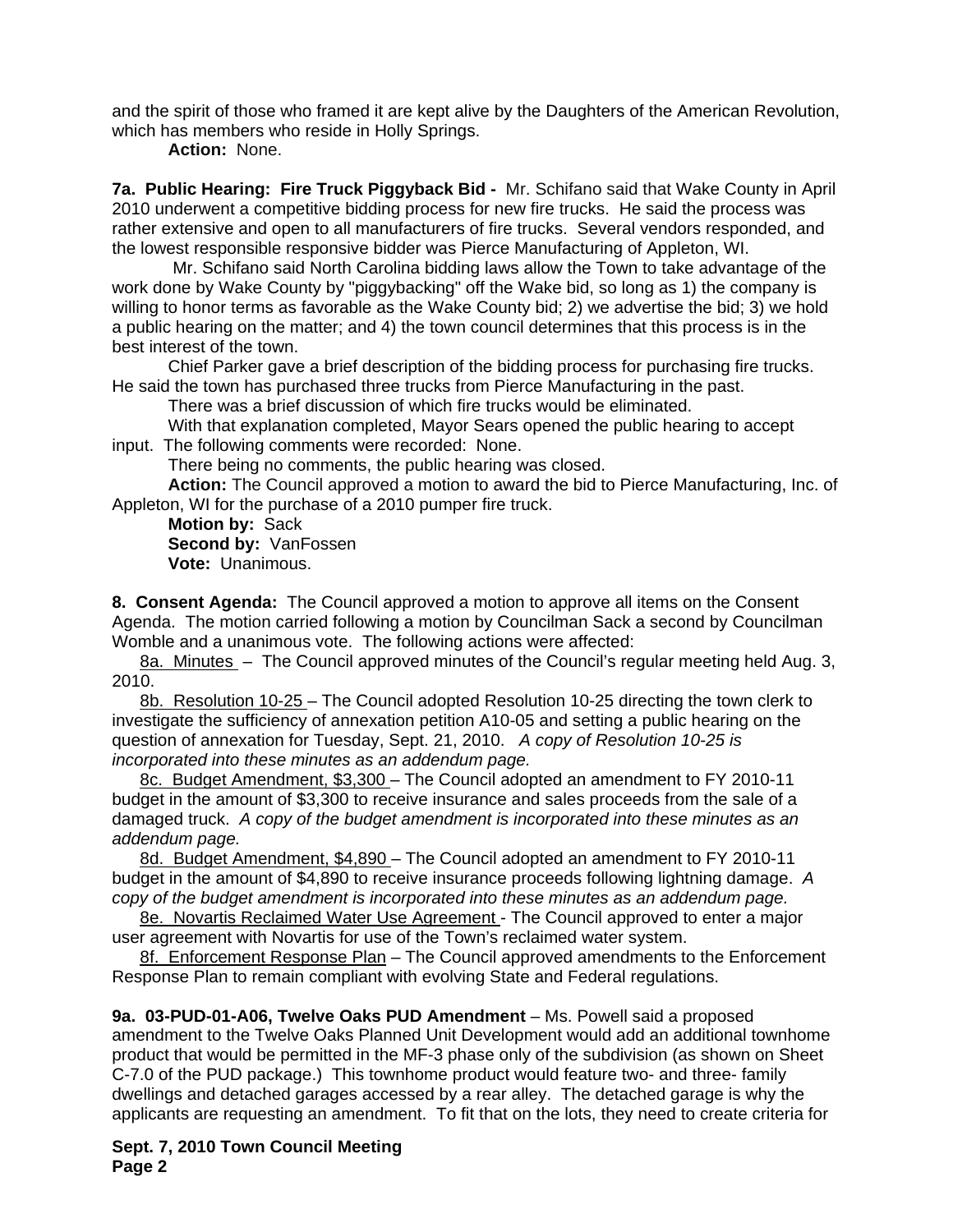reduced setbacks.

 She said in addition, the applicant has requested an exception to the Engineering Design and Construction Standards necessary to accommodate this product change.

 This exception would be to allow a reduction in the required driveway length. In Section 3.02F, a residential driveway is required to have a minimum driveway length of 20 feet provided between any building and the right-of-way line for single-width parking areas and 25 feet for double-width parking areas. Any reduction to this minimum driveway length requires that an exception be approved by the Town Council.

 Ms. Powell said this project would not meet the required 25-foot driveway length for a 2 car garage unit.

 Ms. Goodson said that this minimum standard is in place to address previous situations in the town where cars parking in shorter spaces have obstructed the alley and prohibited garbage collection vehicles from being able to collect garbage. The applicant has made several changes to the plans in an attempt to address these concerns by adding signage for no parking in the alley, incorporating into the HOA documents a plan for enforcement when vehicles are found blocking the alley, and adding an additional parking pad to each unit.

 She said that engineering staff does not normally support an exception to this standard due to the problems it causes residents; however, the developer has provided ways to address the problems that occur, so staff is comfortable with the exception.

Councilman Womble asked who would be enforcing the no-parking areas.

Ms. Powell said that the Home Owners Association would be enforcing all the parking issues.

**Action #1:** The Council approved a motion to approve an exception to the Engineering Design and Construction Standards Section 3.02F in association with Planned Unit Development Amendment #03-PUD-01-A06 for Twelve Oaks to reduce the required driveway length as submitted by Tom Spaulding of Spaulding & Norris, PA, Project Number 410-02 , dated 8/12/10.

**Motion by:** VanFossen **Second by:** Womble **Vote:** Unanimous.

**Action #2:** The Council approved a motion to approve Planned Unit Development Amendment #03-PUD-01-A06 for Twelve Oaks as submitted by Tom Spaulding of Spaulding & Norris, PA, Project Number 410-02 , dated 8/12/10 with the following condition:

1. All previous conditions for the Twelve Oaks PUD will apply to this amendment.

**Motion by:** VanFossen **Second by:** Womble **Vote:** Unanimous.

**9b. Main Street South Sidewalk Project** – Mr. Schifano said the Town entered into an agreement with NCDOT on June 11, 2009 for an 80% - 20% funding agreement in the Main Street South Sidewalk project. In this agreement, 20% of the project construction cost of \$400,000 would be paid by the town, after design and right of way were completed by the town.

 He said staff has been contacted by NCDOT, and the agency has indicated that if the Town can complete all pre-construction activities by Nov. 12, the NCDOT would be able to reimburse 100% of the project costs.

 Plats have been finalized, and some minor plan revisions are being made, so right of way acquisition can take place in the near future when construction drawings are 100% complete. While the timeframe is aggressive, staff feels it is possible to meet the Nov. 12 deadline.

 The agreement sets forth the deadline, which if it is not met, reverts the project back to the 80-20 cost share.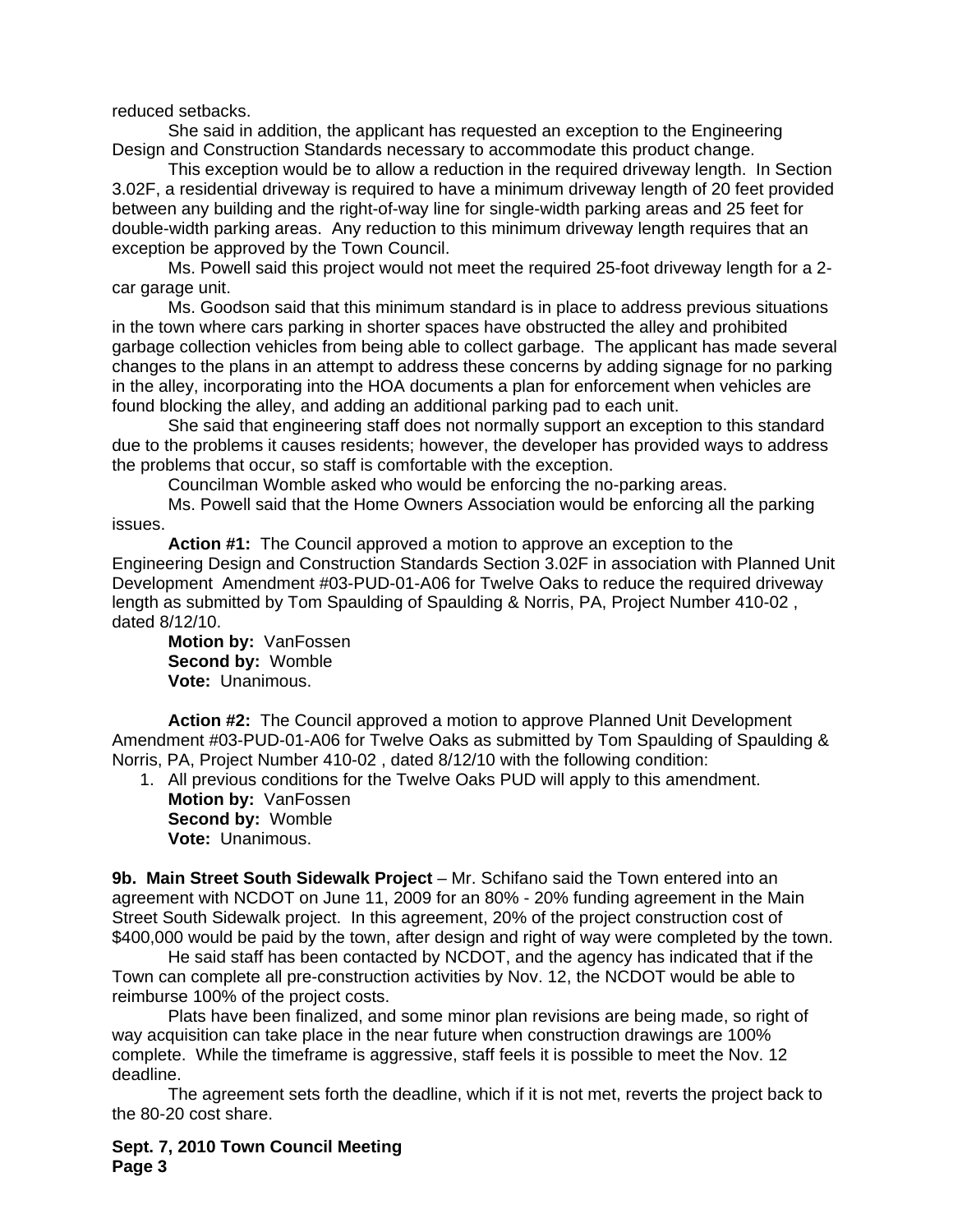**Action:** The Council approved a motion to enter an amended municipal agreement with NCDOT for full reimbursement of the Main Street South sidewalk project.

**Motion by:** Sack **Second by:** Cobb **Vote:** Unanimous

**Action:** At this time, the Council approved a motion to recuse Councilman Womble from the meeting due to his personal association with the project as a property owner.

**Motion By:** Sack **Second By:** VanFossen **Vote:** Unanimous

**9c. Main Street South Sidewalk Project Budget Amendment** – Ms. Parrish said that staff has completed 90% construction plans and contract documents for the previously-approved five-foot concrete sidewalk that will be installed from Ballentine Street south to G.B. Alford Highway where it will tie into the existing sidewalk at Main Street Square.

 She said this project will be funded by an 80/20 grant from NCDOT; however, if certain pre-construction tasks are completed by a November deadline, NCDOT has indicated that it would reimburse the Town 100% of the estimated \$400,000 construction costs.

 She referred to the updated engineer's estimated budget for the project. The last budget amendment was approved Nov. 3, 2009. She presented a budget amendment to add right of way cost and materials and testing services, totaling \$99,900.

 The right of way costs will allow the Town to initiate property acquisition as soon as possible. This project is projected to go to construction in the spring of 2011.

**Action:** The Council approved a motion to adopt amendments to the FY 2010-11 budget in the amount of \$99,900 to cover right of way and materials and testing costs in the Main Street South sidewalk project

**Motion By:** VanFossen **Second By:** Cobb **Vote:** Unanimous *Copies of the budget amendments are incorporated into these minutes as addendum pages.*

**Action:** The Council approved a motion to readmit Councilman Womble into the meeting.

**Motion By:** Sack **Second By:** VanFossen **Vote:** Unanimous

**10. Other Business:** Councilman Sack said that he attended the Town's first Transportation Advisory Committee meeting with town staff and Kimley-Horn and Associates, the firm retained in July by Council to prepare the Town's transportation plan. He reported that there will be a survey on the Town's website for public input and a public workshop at the Holly Springs Cultural Center from 5 to 7 p.m. Sept. 28.

Councilwoman Hunt-Williams encouraged the town to be more aware of the crime of human trafficking as emphasized by the Triangle J Council of Governments.

Councilman Womble asked that the pad of concrete be removed from the corner of Elm Street and S. Main Street. He said it makes it difficult for motorists to make a right turn onto Elm Street.

**11. Manager's Report:** Mr. Simpson invited Council members to the retirement party for